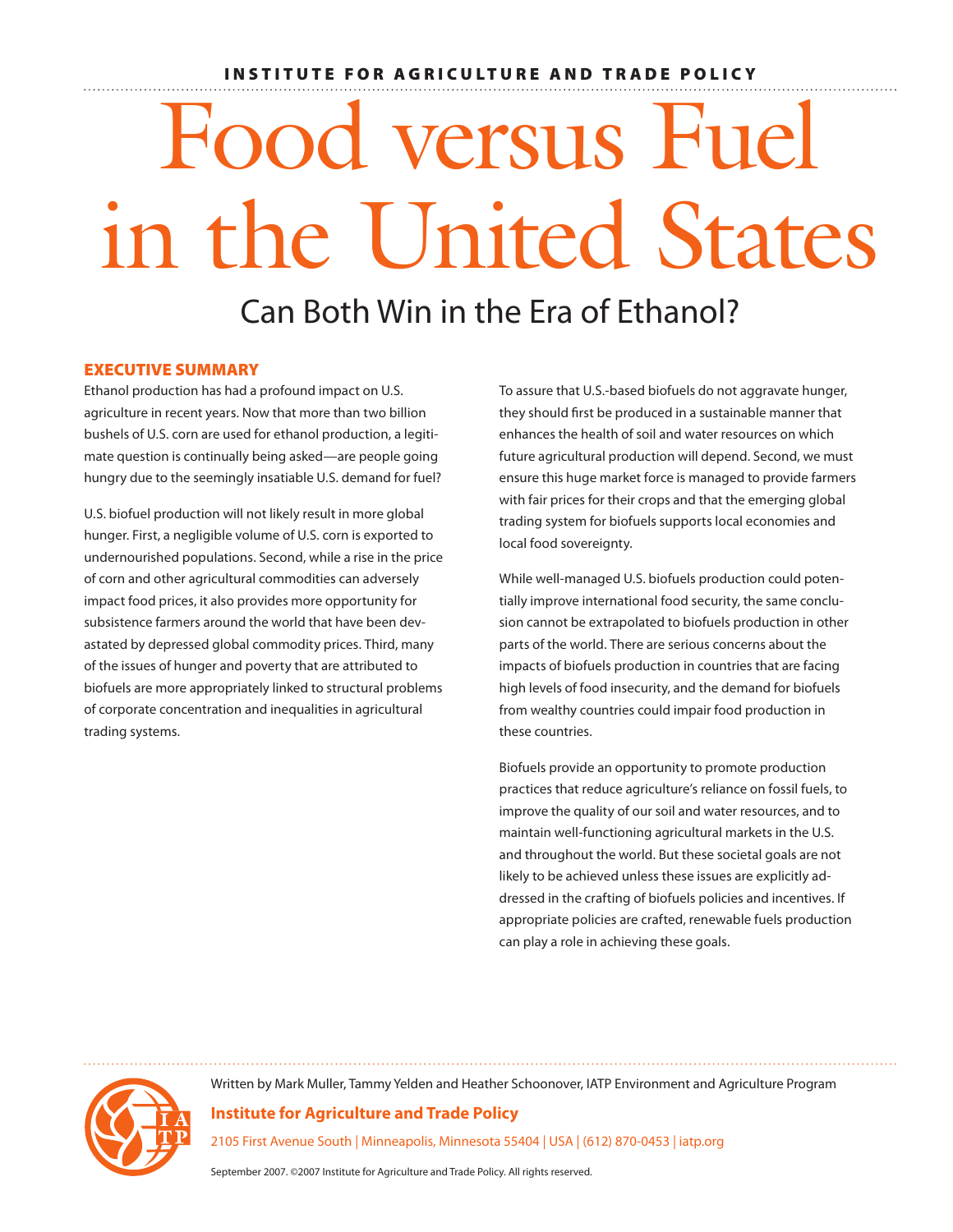#### **INTRODUCTION**

Midwest ethanol production has given the issue of domestic food availability more prominence than it has received in decades. The fact that the United States loses two acres of agricultural land to development every minute, $<sup>1</sup>$  and that millions</sup> of acres of productive farmland are at risk because of soil loss, salinization, and loss of water resources, has not generated significant public concern. The substantial growth in the use of corn for non-food or -feed purposes, however, has drawn considerable scrutiny.

The relationship between biofuels and access to food is complicated and part of larger agricultural and trade systems. As the biofuels market develops around the world, important concerns about access to food become much more acute. This paper focuses specifically on the impact of biofuels production in the U.S. on food availability—both in the U.S. and in other countries.

Corn-based ethanol production has attracted so much attention and criticism because it raises important ethical issues. How can we use corn to meet the ever-increasing demand for liquid fuel, for example, when this corn could be used to feed undernourished people, either in the United States or other parts of the world? And if the production of corn for ethanol is not done sustainably—and therefore reduces the long-term productive capacity of the land—how can we justify risking the future food security of our growing global population?

At first glance, shifting corn usage from food and animal feed to fuel for gas-guzzling automobiles looks like a step backwards for combating hunger. But the "food versus fuel" debate needs to be placed in a larger context. First, we need to consider how U.S. corn is actually used. Domestic corn production provides a negligible contribution to the diet of hungry people. Furthermore, a chronic oversupply of corn for the past ten years has resulted in below-cost prices for corn farmers in the U.S. and throughout the world. This has reduced the income of farmers globally and wreaked havoc on rural communities worldwide.

In an environmental context, while intensive corn production has numerous negative environmental impacts, the next generation of biofuels holds promise for deriving fuel from sustainably produced, perennial crops. Rather than exacerbate food security and environmental concerns, well-crafted biofuel policies could diversify the U.S. landscape and increase environmental benefits.

In the context of expanding renewable energy use in the U.S., corn-based ethanol and other biofuels such as soybean-based biodiesel will never displace fossil fuels by themselves. A recent paper from the National Academies of Sciences found that devoting all of 2005 U.S. corn and soybean production to ethanol and biodiesel would have offset just 12 percent of U.S. gasoline demand and 6 percent of U.S. diesel demand, respectively.<sup>2</sup> Obviously, the U.S. is not going to "grow" itself off of its petroleum dependence. Simply developing more fuelefficient automobiles is also not sufficient for addressing the enormity of the issue. Solutions to climate change and petro-

leum dependency require both energy conservation and longterm investments in national infrastructure that will develop energy-efficient transportation, food production, and urban design sectors. Sustainable biofuel production is simply part of the mix that can contribute to these necessary shifts.

The outcomes that result from the growth in biofuel production, whether positive or negative, are only partly attributable to biofuels. The more important drivers are the agricultural, trade, and environmental policies that provide the framework into which the biofuels industry is developing. U.S. agricultural policies at one time assured citizens of a plentiful food supply—and assured farmers of a fair price—by managing supplies. But those policies have largely been abandoned in favor of free trade orthodoxy.

The ethanol boom and resulting "food versus fuel" concerns provide an opportunity to consider these larger contexts and critically examine our food and farming systems—particularly where and how they fail to provide food to those who need it most. These concerns may also provide the impetus we need to shift toward more diversified agricultural systems that really can combat hunger and poverty, while also protecting the environment to ensure we can meet the food needs of future generations.

To assure that biofuels do not aggravate hunger, we have identified two key issues. First, biofuels should be produced in a sustainable manner that enhances the health of soil and water resources that future agricultural production will depend on. As the world population grows and the supply of petroleum declines, agriculture will be relied on for more production. Second, biofuel production will only benefit farmers and consumers both in the U.S. and abroad if farmers receive fair prices for their crops, and if global trading systems support local economies and local food sovereignty. It is important to consider not only the use of agricultural commodities to make biofuels, but the systems within which this new industry is developed.

# STATE OF THE U.S. ETHANOL INDUSTRY

The economic viability of ethanol production in the Corn Belt has increased for a variety of reasons, including higher petroleum prices, government support for the emerging ethanol industry, environmental concerns with ethanol's primary competing fuel oxygenate (MTBE), and policy initiatives promoting domestic and renewable fuel sources. Almost 20 percent of the U.S. corn crop is currently used for ethanol—compared to less than five percent 10 years ago. $3$ 

In the U.S., ethanol is currently made almost entirely from corn. Estimates of corn ethanol's net energy efficiency vary, but a compilation of studies demonstrates that corn ethanol has a positive energy balance, and that this energy balance has been improving over time.<sup>4</sup> Part of the reason for the improved energy efficiency over the past three decades is that corn farmers have made substantial yield gains without a significant increase in chemical inputs. Another factor has been the development of markets for ethanol's co-products, in particular distillers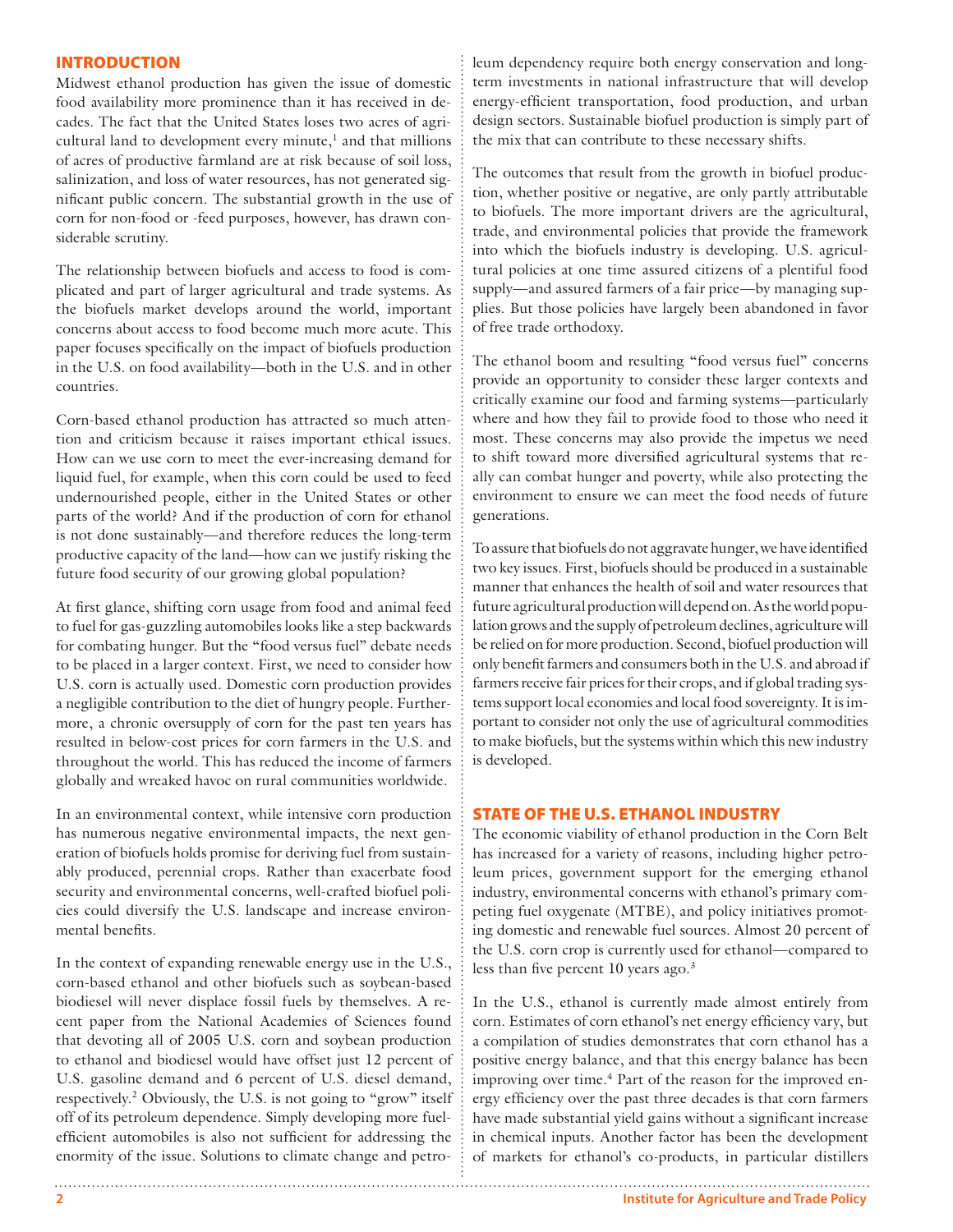dried grains with solubles (DDGS). DDGS have become an important high-protein animal feed, particularly for cattle. As markets are developed for these co-products, the energy cost of producing ethanol and its feedstock is distributed over more products, improving overall energy efficiency.

The Energy Policy Act of 2005 included a 7.5 billion gallon renewable fuels standard to be attained by 2012. This policy has helped spur the large expansion in ethanol production across the United States. As of June 1, 2007, the U.S. ethanol industry had 120 active plants with a capacity of more than six billion gallons of ethanol per year.<sup>5</sup> An additional 6.4 billion gallons of capacity currently under construction will bring total U.S. ethanol capacity to more than 12 billion gallons—surpassing the Renewable Fuels Standard requirements far ahead of schedule. The Food and Agricultural Research Institute (FAPRI) predicts that nearly one-third (32 percent) of the U.S. corn crop will be used for ethanol in 2009.6

#### **Historic U.S. Ethanol Production (In billions of gallons)**



Source: Data from Renewable Fuels Association. 2007 data includes production as of August 1, 2007

#### The Prevalence of Corn

The tremendous soils, ample precipitation, and moderate weather in the U.S. Midwest provide ideal growing conditions for corn and soybeans, the two crops that dominate Midwest agriculture. Thanks to these environmental conditions, as well as federal policies and research, U.S. corn and soy production have increased steadily over the past 40 years. Not surprisingly, these crops have become prevalent in both our food and our fuel. While soy-based biodiesel production is increasing, it is still very small compared to corn-based ethanol. And because it is corn-based ethanol that is at the heart of the U.S. food vs. fuel debate, this paper is focused primarily on corn.





Whether we know it or not, corn has become a staple in the diet of most Americans. Over the past 30 years there has been a significant shift away from livestock raised on pasture to livestock raised primarily on corn and soybeans. With the low prices of corn and soybeans, it has become more economical for animals to be raised in confinement rather than on pasture. Even the dairy industry is shifting to large confinement facilities. About half of U.S. corn is used as animal feed.

Refining corn allows the commodity to be used in a variety of different ways, ranging from sweetener in soda to an additive in animal feed. Corn products are now used in a variety of industrial foods, such as dextrose in jams and jellies; corn oil as an edible oil; gluten in animal feed; and high fructose corn syrup (HFCS) as an added sweetener in everything from soda to frozen products to salad dressings. The large supply and low cost of corn has driven the proliferation of these corn-based products.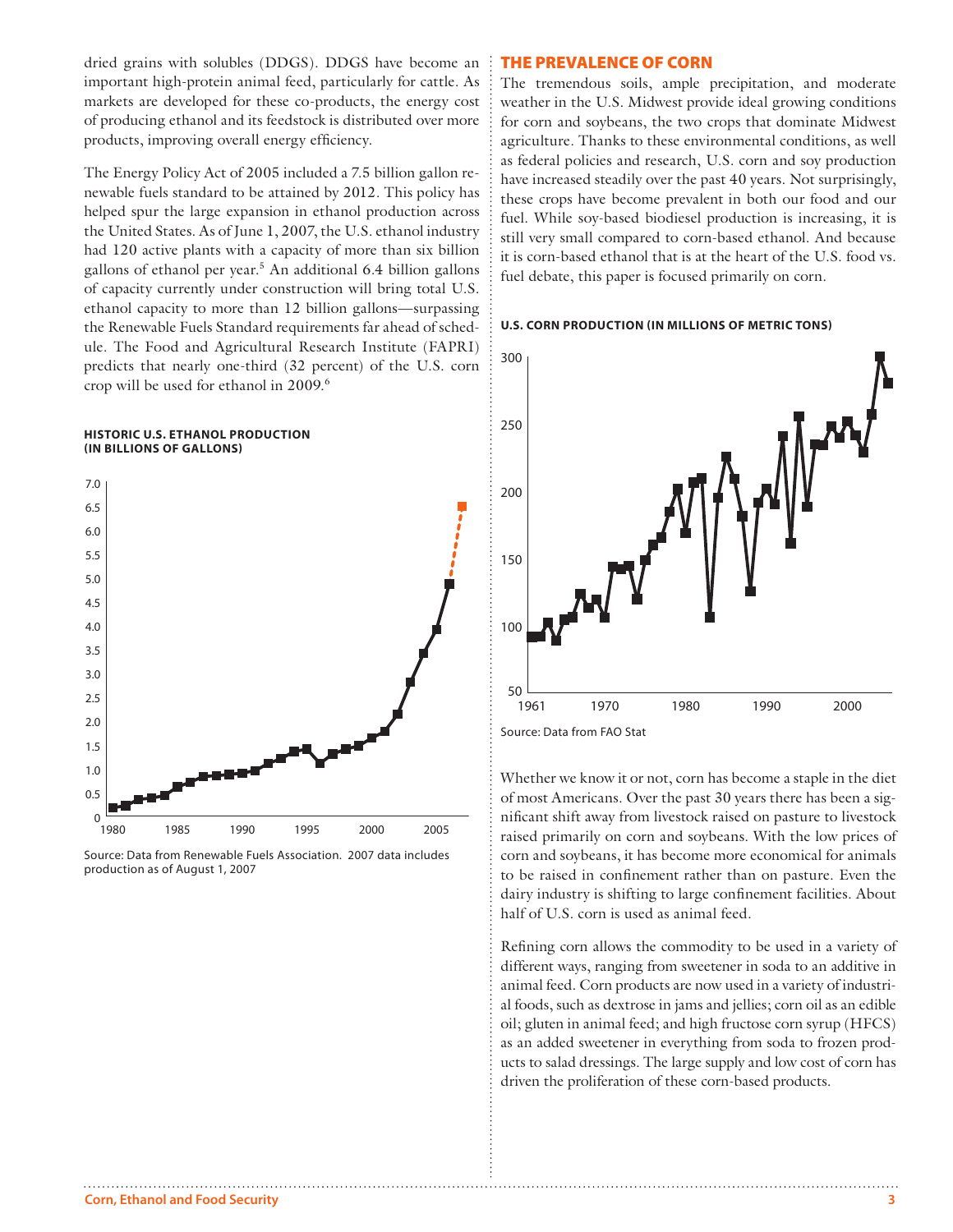Exports consume about 19 percent of the corn crop, but that percentage has been declining over the past 25 years as other countries have captured many of the emerging markets. International concerns about the widespread use of genetically modified corn varieties in the United States have also limited export opportunities.<sup>7</sup> The increasing domestic use of corn for ethanol production will likely perpetuate the already stagnant level of corn exports.<sup>8</sup>

#### **U.S. Corn Usage 2006**



Source: USDA Feed Grains Database

#### Does Increased U.S. Corn Ethanol Increase Hunger Abroad?

The most compelling argument against using U.S. corn for ethanol is if that corn would otherwise provide nutrition to the hungry. Indeed, underlying much of the food versus fuel debate seems to be a perception that the U.S. exports a large quantity of corn to countries where hunger is prevalent. An analysis of data from the Food and Agriculture Organization of the United Nations (FAO), however, demonstrates that U.S. corn does not feed the hungry of the world. The ten countries with the highest percentage of undernourished people receive less than one-hundredth of one percent (.01 percent) of U.S. corn exports. The 24 countries in which at least a third of the population is undernourished receive less than 0.1 percent. In contrast, 55 percent of U.S. corn exports are directed to other wealthy countries in the OECD (Organization for Economic Cooperation and Development). Japan imported 33 percent of U.S. corn exports in 2005.<sup>9</sup> As would be expected, U.S. corn exports are traded to countries that have the ability to buy them.

#### **PERCENTAGE OF Corn Exports to Ten Most Undernourished Countries**

|                                       | <b>Undernourished</b> | U.S. corn exports |
|---------------------------------------|-----------------------|-------------------|
|                                       | population (%)        | received (%)      |
| Eritrea                               | 75                    | 0.0               |
| Dem. Rep. of Congo                    | 74                    | 0.0               |
| Burundi                               | 66                    | 0.006             |
| Comoros                               | 60                    | 0.0               |
| Tajikistan                            | 56                    | 0.0               |
| Sierra Leone                          | 51                    | 0.0               |
| Liberia                               | 50                    | 0.0004            |
| Zimbabwe                              | 47                    | 0.0               |
| Ethiopia                              | 46                    | 0.0               |
| Haiti                                 | 46                    | 0.0               |
| Zambia                                | 46                    | 0.0               |
| Total percentage of U.S. corn exports |                       | 0.0064            |

Ethanol production has also raised concerns about U.S. food aid—namely that rising commodity prices due to ethanol demand will decrease the quantities of food aid delivered by the U.S.10 But recent declines in food aid deliveries are in part the result of bigger problems with the U.S. Food Aid program. Rather than contributing cash that can be used by recipient countries to purchase food from nearby sources and thereby stimulate agricultural production in hunger-prone regions, the U.S. requires that the majority of its food aid be in the form of food produced and processed in the U.S. itself. A recent report from the U.S. Government Accountability Office (GAO) found that nearly two-thirds (65 percent) of U.S. food aid expenditures are spent on transportation and business costs—not food—and that increases in these costs have contributed to the declines in food aid shipments.<sup>11</sup>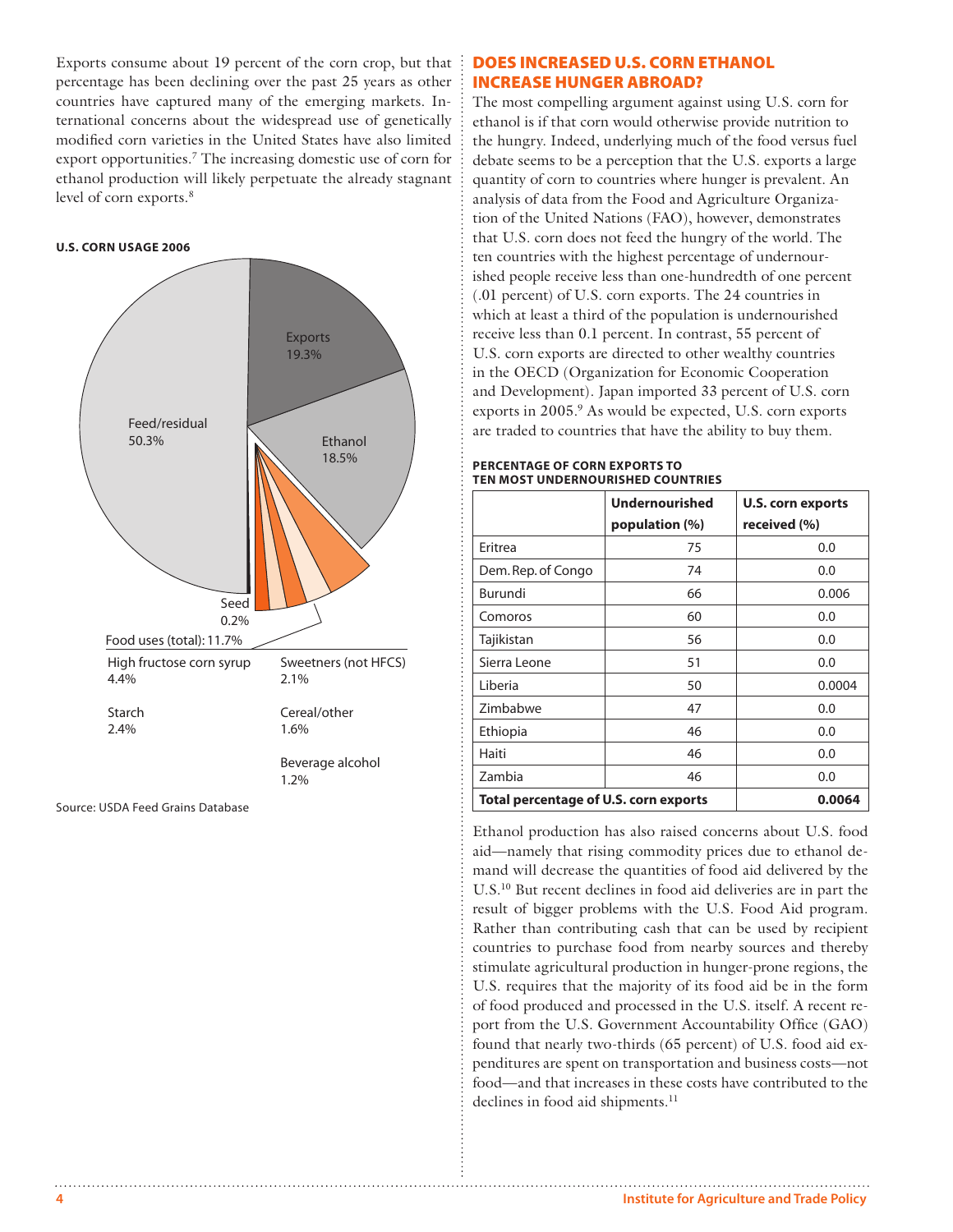#### Food aid

Most countries that provide food aid donate cash with which recipient countries can purchase food from local or nearby sources. Food purchased from local sources not only reduces or eliminates shipping costs and transportation times, but can also stimulate much-needed agricultural production and economic activity in hungerprone regions.12 The U.S., on the other hand, requires that at least 75 percent of its food aid be procured, processed, bagged and shipped in and from the U.S., by U.S. firms. An OECD study found that in-kind food aid such as that from the U.S. is at least 30 percent more costly per metric ton than food aid purchased by the recipient countries through cash donations.13 The U.S. also is one of only two countries that sells some of its food aid—a practice known as monetization— another practice that can undermine local farmers and food production in other countries.14 The U.S. Food Aid program has been widely criticized for both of these practices.

### The Price Issue: World Markets

Although the increased use of corn for fuel in the U.S. will likely not directly impact the availability of food in the most undernourished nations of the world, it can still alter global markets. Increased demand for ethanol has raised the price of corn, and is inducing farmers to plant more acreage in corn at the expense of other commodities such as soybeans and wheat. The decreased production of these commodities will likely raise global prices for these crops also. But if looked at historically, the current price of U.S. corn is not even close in real dollars to the price in the 1970s.15 What we are seeing is not so much high corn prices as a return to fair corn prices that provide farmers with an adequate income without government subsidies.

#### **The Real Price of Corn 1975-2006 (In 1984–86 dollars)**



Higher commodity prices do not necessarily translate into higher food prices in developing countries. In fact, higher commodity prices could actually increase food security in developing countries by reducing agricultural dumping. The dumping of agricultural products—the selling of products below their cost of production—is perhaps the most damaging of all current market distortions in world trade. Developing country agriculture, vital for food security, rural livelihoods, poverty reduction and generating foreign exchange, is crippled by the competition from major commodities dumped onto world markets. In 2003, U.S. corn was exported (dumped) at an average price of 10 percent below the full cost of production.<sup>16</sup>

# Agricultural dumping

The structural price depression associated with selling food products below their cost of production has two major effects on developing country farmers who raise competing products. First, below-cost imports drive developing country farmers out of their local markets. If the farmers do not have access to a safety net of tariffs or subsidies and/or credit—which in most poor countries they do not—the underpriced competition can drive them out of business. When this happens, the local farm economy shrinks, in turn shrinking the rural economy as a whole and sending rural people into trade-related migration. Second, developing country farmers who sell their products to exporters find their global market share undermined by a depressed global price. The cascading effects of dumping are felt around the world.

Of course, an increase in corn and other commodity prices does raise some concerns. Many of the urban poor in developing countries spend 50 percent or more of their income on food. Any price increase for food is likely to result in increased hunger and malnutrition. The price of agricultural commodities is a component of the cost of food. The rising price of tortillas in Mexico is one example of the effect of increased commodity prices on food prices—although this, too, is a result of forces larger than ethanol alone (see box).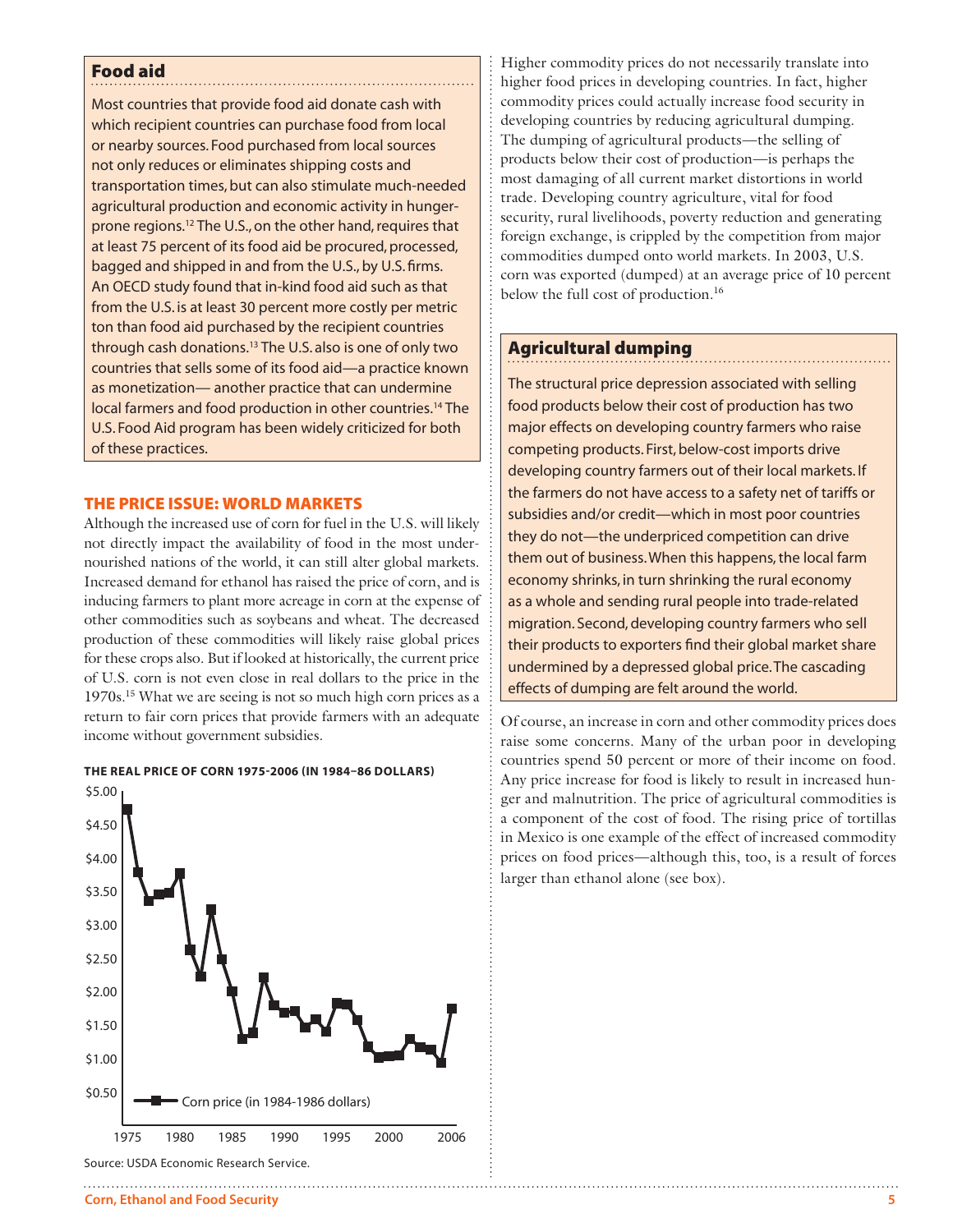# The Mexican tortilla crisis

The increased price of tortillas in Mexico is often cited as an example of the impact of ethanol on food prices. But this, too, needs to be placed in a larger context. Why is the price of Mexican tortillas dependent on U.S. corn prices? The tortilla crisis likely could not have happened without the North American Free Trade Agreement (NAFTA) opening the Mexican market to a flood of cheap U.S. corn imports, undermining Mexico's domestic corn sector and forcing many Mexican farmers off their land. Since NAFTA took effect in 1994, the price Mexican corn farmers receive for their crops has fallen by half<sup>17</sup> and an estimated two million agricultural jobs have been lost,<sup>18</sup> while U.S. corn exports to Mexico have increased 240 percent.<sup>19</sup> One of the positive impacts of the rising price of corn is that it has resulted in better prices for Mexican farmers and greater corn production.<sup>20</sup>

Despite the cheap corn, increasing industrialization and concentration in the tortilla industry have contributed to a rise in tortilla prices. Whereas Mexican tortillas were traditionally made from fresh corn by many small millers, the majority of Mexican tortillas are now industrially produced from corn flour.21 Two companies control 90 percent of Mexican corn flour production, with one of those companies—GRUMA—controlling 70 percent of the corn flour market. U.S.-based agribusiness giant ADM—the U.S.'s largest producer of ethanol<sup>22</sup>—owns a 27 percent share in GRUMA.<sup>23</sup>

Higher commodity prices may result in higher international food prices in the short term. And short-term food needs must be addressed immediately with safety nets and other policies. But in the longer term, higher prices could benefit developing country agriculture, allowing farmers to receive fair prices for their crops, raising farm incomes and generating economic activity in these countries.

Any policies that could exacerbate problems with food access in developing countries are a cause for concern. The evidence is clear, however, that the current distortions in global markets due to the dumping of cheap commodities are particularly damaging to the poor in developing countries. Longer-term food needs require real food security, and this likely cannot result without changes in U.S. farm and trade policies that currently undermine the ability of many farmers around the world to produce food for themselves.

#### The Price Issue: Domestic Markets

From a U.S. perspective, ethanol production has generated concerns about rising household grocery bills. The USDA predicts that U.S. food prices will rise  $2.5-3.5$  percent this year,  $24$ and many point to ethanol as the reason for this increase. But this, too, needs to be put into context.

How much retail food prices might rise with increasing commodity prices depends on what portion of the retail food price is accounted for by commodity inputs—also known as the "farm value." For many food products this is very small; in a box of corn flakes, for example, the farm value is only four percent of the retail price.25 The rest of the price is accounted for by the "marketing bill," which includes transportation, marketing, processing, packaging, retailing, etc.—the costs of which have risen as well.

In the U.S. food supply overall, the farm value has been declining while the marketing bill has continued to increase. The farm value now stands at an average of only 19 percent; in other words, for every dollar spent on food, an average of 81 cents goes toward non-food components. Thus, a 50 percent increase in the price of corn does not translate into a fifty percent increase in the price of food. Instead, a 50 percent increase in the cost of corn would raise the price of a box of Corn Flakes only two percent—just a few pennies. For most food products, the marketing bill contributes much more to the retail price than the commodity inputs. Any discussion about higher retail food prices, therefore, needs to consider increases in the marketing bill as well.

Of course, several commodity prices impact the price of food, most notably petroleum. A recent study contends that rising energy prices have much more of an impact on food price inflation than corn prices.26

Regardless of ethanol production, some increase in food prices should be expected. The USDA has predicted a 2.5-3.5 percent price increase for 2007, which is actually smaller than food inflation in recent years. Food prices have risen an average of 2.5 percent per year during this decade, compared to an average of 4.6 percent during the 1980s.27 It is also important to compare the cost of food to the cost of other expenditures; the projected increase in food prices is roughly equal to the increase in the price of housing (3.4 percent) and less than that of either energy (4.4 percent) or medical care (4.0 percent) between March 2006 and March 2007.28 Americans still spend an average of only 10 percent of their disposable income of food—less than any other country in the world.<sup>29</sup>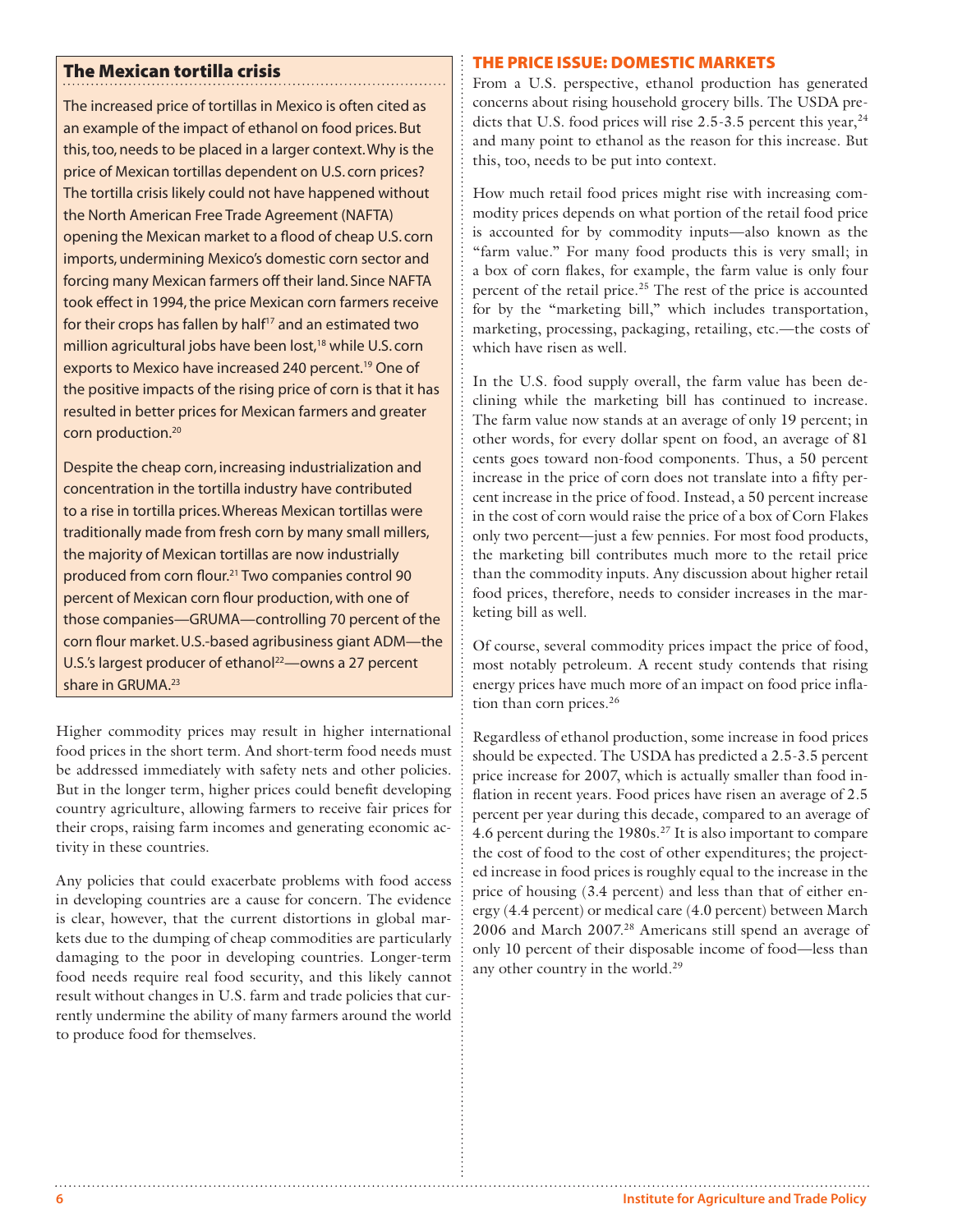#### **Farm Value vs. Marketing Bill, Percentage of the Food Dollar**



Source: USDA ERS Briefing Room: Food Marketing and Price Spreads: USDA Marketing Bill.

# Ethanol and healthy food

When talking about food vs. fuel, it is important to consider what exactly is meant by "food." The fact that corn prices are generating concerns about food prices points to the prevalence of corn in our food system. But the prevalence of corn in our food system should itself raise some important questions—particularly with respect to health. For example, in addition to health risks posed by confinement production itself,<sup>30</sup> grain-fed livestock and dairy have been shown to be less nutritious than their pasture-raised counterparts.<sup>31</sup> Similarly, the majority of corn used for "food uses" in 2006 was in the form of sweeteners, starch and beverage alcohol; only 1.6 percent of U.S. corn went toward cereal products.<sup>32</sup>

Public health concerns about obesity, diabetes and other diet-related diseases have been linked to the prevalence of cheap corn, which provides an indirect incentive for food companies to find ways to use corn in everything from ketchup to Big Macs. To the extent that higher corn prices might shift some livestock and dairy production back onto pasture or lead to fewer added sweeteners or processed food products, ethanol production could actually be a positive influence on our food system and our diets.

# Ethanol, livestock and meat prices

Large confinement poultry and livestock producers have been at the forefront of those voicing concerns about increasing commodity prices and warning that consumer meat prices will need to rise to cover the increased feed costs.33 But in light of these assertions, it is important to consider how much these large producers have unfairly benefited from cheap feed in the past.

A recent study from Tufts University's Global Development and Environment Institute found that the broiler chicken industry saved an estimated total of \$11.25 billion between 1997 and 2005 by purchasing feed at prices an average of 21 percent below the cost of production. Similarly, the hog industry saved an estimated \$8.5 billion with feed prices 26 percent below production costs.<sup>34</sup> Both of these industries were able to reduce overall operating costs by an estimated 13 percent by purchasing underpriced feed.

Tyson Foods Inc., the U.S.'s largest meat producer, has been one of the most vocal about both higher feed costs and the resulting risk of higher consumer meat prices.<sup>35</sup> Yet Tyson alone saved \$2.59 billion between 1997 and 2005 due to below-cost feed.<sup>36</sup> As of July 2007, Tyson's shares were trading near an all-time high.<sup>37</sup>

Diversified livestock producers who raise their animals on pasture or who grow their own feed do not enjoy the indirect subsidy of below-cost feed. If higher commodity prices help ensure that integrated livestock producers pay a fair price for their feed, they will also help level the playing field for more diversified, healthier, sustainable livestock production.

#### Will Corn Prices Remain High?

When talking about the impacts of higher commodity prices, it is also important to consider that there is no guarantee the current record-high corn prices will continue into the future. The high prices and increasing demand for corn are driving increases in corn plantings, which could drive prices back down as supplies increase to meet demand. The USDA is predicting a 15 percent increase in corn plantings for 2007 over 2006, to 90.5 million acres—the largest area in corn since 1944.38 And as the ethanol industry moves toward cellulosic feedstocks, less corn will be needed for fuel production.

Also, agricultural commodity markets tend to correct much more quickly for unusually high prices than they do for excessively low prices. U.S. corn demand can diminish quickly when livestock producers, for example, shift to alternative feed sources or procure crops from other parts of the world. Farmers, on the other hand, make planting decisions several months in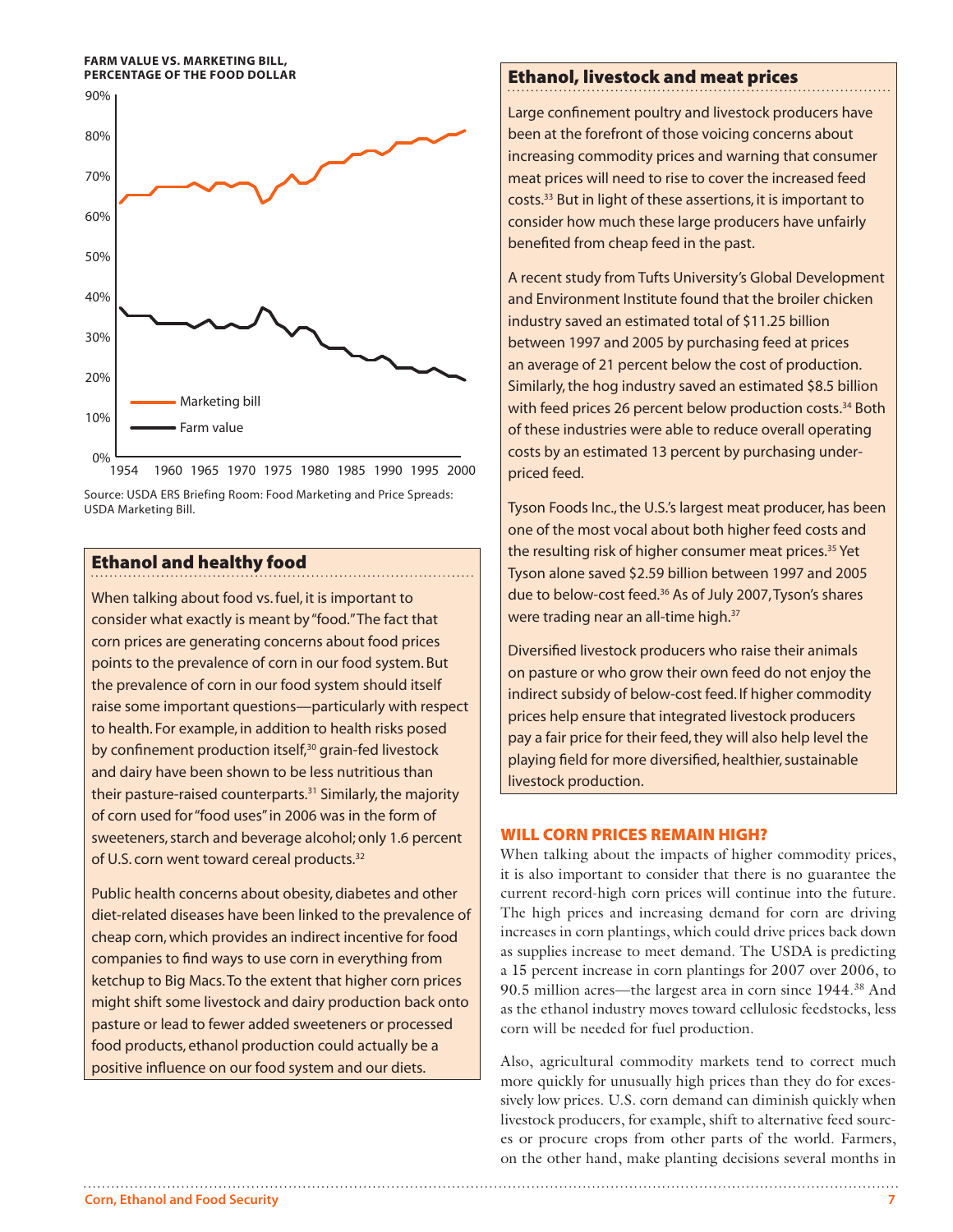advance of harvest, and have little ability to expand or contract production based on prices. The high fixed costs in agricultural production, particularly of land, generally make it economically advantageous to farm even when prices are low.

Rapid commodity price fluctuations present serious challenges to farmers as well as food processors. Depressed prices obviously are a problem for farmers, but temporary price spikes also create issues because high crop prices inevitably lead to higher prices for land, seed and chemicals. Price fluctuations also present a challenge to smaller food industry companies that do not have the global reach to purchase crops from other parts of the world, or the storage capacity to maintain their own crop reserves. An effective supply management system, which until the recent past was a cornerstone of U.S. agricultural policy, could help moderate market distortions that adversely impact farmers and the food system.

## The Challenge of Global Biofuel Production

While this paper focuses primarily on the impacts of U.S. corn production for ethanol—the main focus of the current U.S. food vs. fuel debate—it is also important to consider the broader impacts of biofuels production in other parts of the world. For example, in countries such as Malaysia, land from food crops is rapidly being converted to palm tree plantations to produce palm oil for the European biodiesel market.39 In addition, many are touting biofuels as an important opportunity for economic growth in developing countries, even countries that are currently facing high levels of food insecurity.

At the global level, patterns of biofuel production and trade demonstrate the problems created by gross inequities in wealth: millions of consumers in the United States and Europe can spend much more on calories for their automobile tanks than billions of people can spend on calories to nourish their families. This is not to say that less developed countries are not in a position to benefit from biofuel production, particularly for local consumption. But just as the distortions in the U.S. agricultural economy contribute to the dumping of commodities on less developed countries, biofuel demand from wealthy countries can also create serious global market distortions. The incredible discrepancies in wealth between countries dictate a need for global trade rules that prioritize global food security. As biofuel production rapidly becomes globalized, significant study is needed for developing and implementing federal and international policies that protect food sovereignty.

# Assuring Future Food Production

It is unclear what effect the burgeoning demand for ethanol will have on long-term U.S. capacity to produce food. The immediate impact of ethanol growth appears to be more acreage planted in corn, and much of that land farmed more intensively and with shorter crop rotations than at present. But the associated negative soil and water impacts of large-scale, industrial corn production are well known and are not sustainable.

# Ethanol and water use

An immediate natural resource concern that ethanol production has raised is water usage. According to the Minnesota Department of Natural Resources, ethanol plants report a wide range of water use, with most plants ranging from 3.5 to 6.0 gallons of water consumed per gallon of ethanol produced.40 This large, new consumption of water, combined with a potential increase in crop irrigation to meet the feedstock demand of these ethanol plants, creates a particular concern in the Great Plains region that has limited water resources. Greater water efficiency must be a priority for the renewable fuels industry.

Cellulosic-based renewable fuels derived from perennials, on the other hand, hold considerable promise for increasing environmental benefits. Perennial crops would help to diversify the landscape, shifting some land away from annual row crops and their associated environmental impacts. Many perennial crops can also be grown on less desirable ground that is generally not used for corn. Additionally, grain farmers could incorporate perennials into their rotation, which would strengthen the soil for future food production. But perennial crops must be grown sustainably; monocultures of perennials such as switchgrass are not the solution to monocultures of corn and soybeans.

Federal agricultural and energy policies have an important role to play in pushing for a more sustainable U.S. renewable fuel industry. Given the tremendous growth in ethanol production in recent years, this is an appropriate juncture to consider if and how these policies should be modified. To date, policies have focused on carving out a market for biofuel based on corn. Now that the market has established itself, policymakers should focus on emphasizing more sustainable ethanol production that assures the long-term productive capacity of agriculture to meet future demands.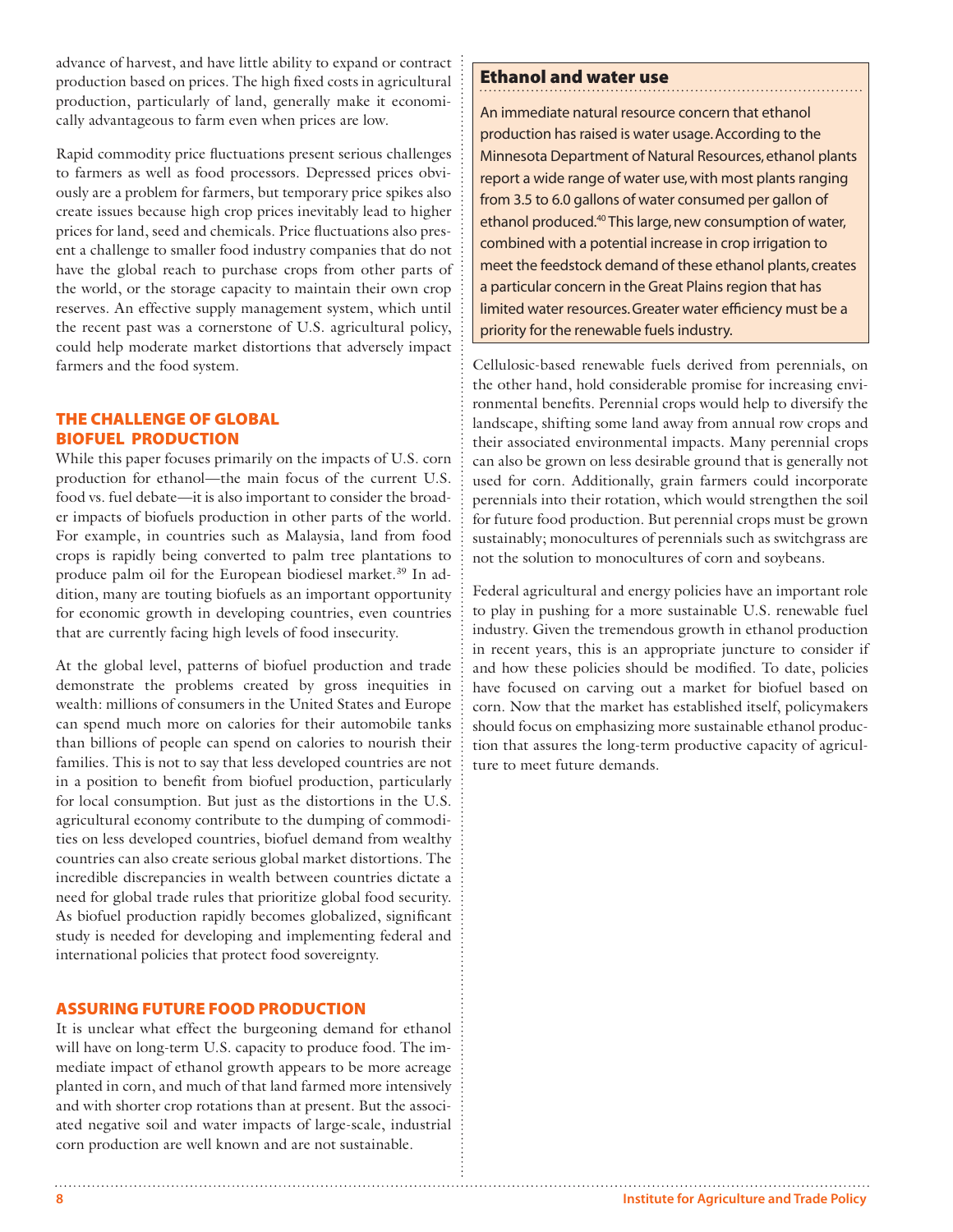#### **CONCLUSIONS**

The growth in ethanol production has had a profound impact on U.S. agriculture in recent years. The explosion in ethanol demand has raised a number of important concerns, including how the United States uses agricultural land, what energy and chemical inputs are used in corn production, how agricultural commodities are used, and how commodity prices impact food prices and food security both in the U.S. and around the world.

Some of the concerns raised in the food versus fuel debate are legitimate, but they are in part the result of much bigger issues with our food, farm and trade systems than simply ethanol production. From this perspective, the food versus fuel debate provides an opportunity to critically examine our food, farm and trade systems and to think about how to shift those systems so that they really do combat hunger and poverty while ensuring the availability of food for both present and future generations.

Hunger and poverty have existed long before the biofuels boom, and simply tweaking or curtailing biofuel production will do little to address their underlying causes. If we are serious about addressing hunger and poverty, we must also address the larger, structural issues that underlie our food and farm systems. The most important aspect of the food and fuel debate should be whether an agricultural system develops that truly increases food security—both in the present and for future generations—for people around the world.

By no means does renewable fuel production provide a solution to the unsustainable use of fossil fuels in the U.S. Nor does it solve the agricultural commodity market distortions that can have devastating effects on developing countries and world hunger. Renewable fuels, however, are a tool that could help shift U.S. food and energy systems toward greater sustainability and drive the development of more diversified agricultural systems that would benefit farmers, communities, public health and the environment alike.

From a food security perspective, the most important policy goals should be for everyone to have access to healthy food, to promote agricultural production practices that reduce agriculture's reliance on fossil fuels, to improve the quality of our soil and water resources, and to maintain well-functioning agricultural markets in the U.S. and throughout the world. If appropriate policies are crafted, renewable fuels production can play a role in achieving these goals.